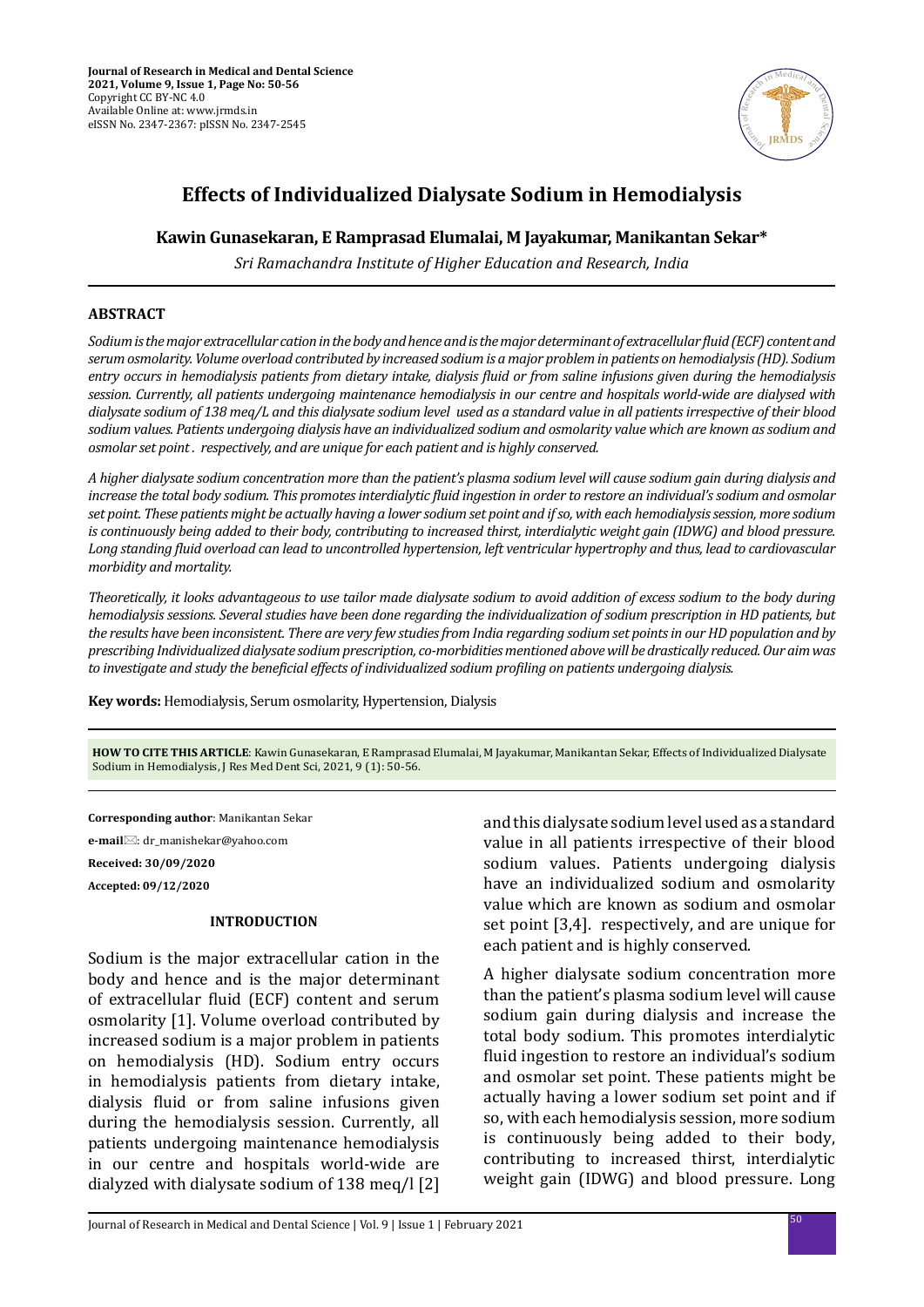standing fluid overload can lead to uncontrolled hypertension, left ventricular hypertrophy and thus, lead to cardiovascular morbidity and mortality.

 Theoretically, it looks advantageous to use tailor made dialysate sodium to avoid addition of excess sodium to the body during hemodialysis sessions. Several studies have been done regarding the individualization of sodium prescription in HD patients, but the results have been inconsistent. There are very few studies from India regarding sodium set points in our HD population and by prescribing Individualized dialysate sodium prescription, co-morbidities mentioned above will be drastically reduced. Our aim was to investigate and study the beneficial effects of individualized sodium profiling on patients undergoing dialysis.

# **MATERIALS AND METHODS**

In this prospective study, Ethical approval was obtained from Institutional research ethical committee of Sri Ramachandra Medical College and Research Institute. The study's purpose and process were explained to subjects in full prior to their participation. The participants autonomously decided whether to participate and signed the "informed consent" based on their decisions. The total sample size was 50 patients (N=50) visiting Sri Ramachandra medical centre of Sri Ramachandra University, Chennai diagnosed with end stage renal disease (ESRD) on maintenance hemodialysis, for atleast 6 weeks with IDWG more than 3kg were enrolled based on following inclusion and exclusion criteria.

#### **INCLUSION CRITERIA**

Patients on maintenance hemodialysis with IDWG >3kg.

Duration of HD for atleast 6 weeks.

Age >18yrs.

# **EXCLUSION CRITERIA**

Expected life expectancy less than 6 months.

Pre-HD sodium <130meq/L or >140meq/L at recruitment.

Considered by the treating nephrologist to have concomitant illnesses or condition that limit or contraindicate study procedures and followup (e.g., frequent intra-dialytic hypotension requiring fluid resuscitation).

Documented infiltrative cardiomyopathies,<br>(amyloid, glycogen storage disease), (amyloid, glycogen storage disease), Hereditary cardiomyopathies (hypertrophic cardiomyopathy) or moderate to severe aortic valve disease (aortic stenosis, regurgitation).

Amputees.

Failure to give informed consent.

The study was performed in two different phases, with each subject used as his/her own control. In the first phase, patients were subjected to 12 consecutive HD sessions with a standard dialysate sodium concentration fixed at 138mEq/L (standard concentration used in our dialysis unit). The pre and post-HD plasma sodium concentration were determined for each patient once a week. In the second phase of the study, patients were subjected again to 12 consecutive HD sessions with dialysate sodium concentration set to individualized value (mean of pre-HD sodium concentration multiplied by Donnan coefficient of 0.95). Difference in preand post-HD sodium values, intradialytic adverse events (headache, cramps, nausea, vomiting,<br>hypotension/hypertension. requirement of hypotension/hypertension, requirement nursing interventions) during both phases were assessed. All statistical analyses were performed in SPSS for Windows 20.0 (SPSS Inc., Chicago, IL, USA). These results were tabulated and presented as mean (range). P values less than 0.05 were considered as statistically significant.

# **RESULTS**

In our study, 50 patients who met the inclusion criteria were enrolled with informed consent. There were 34(68%) males and 16(32%) females with mean Age of 53.60 years (Range: 30-73years) (Table 1 and Figure 1) (Table 2 and Figure 2). Mean duration of HD in our Study was 24.60 months (Range: 6-120months). Most common cause Of ESRD in our study was Diabetic Nephropathy (54%), other causes Include Chronic Glomerular Nephrithis (44%) and Chronic Interstitial Nephritis (2%). Mean Duration of HD in our study was 24.60 months ranging from 6 to 120 months.

# **Sodium levels**

Dialysate sodium in standard phase (Phase I) was kept constant at 138meq/L, whereas mean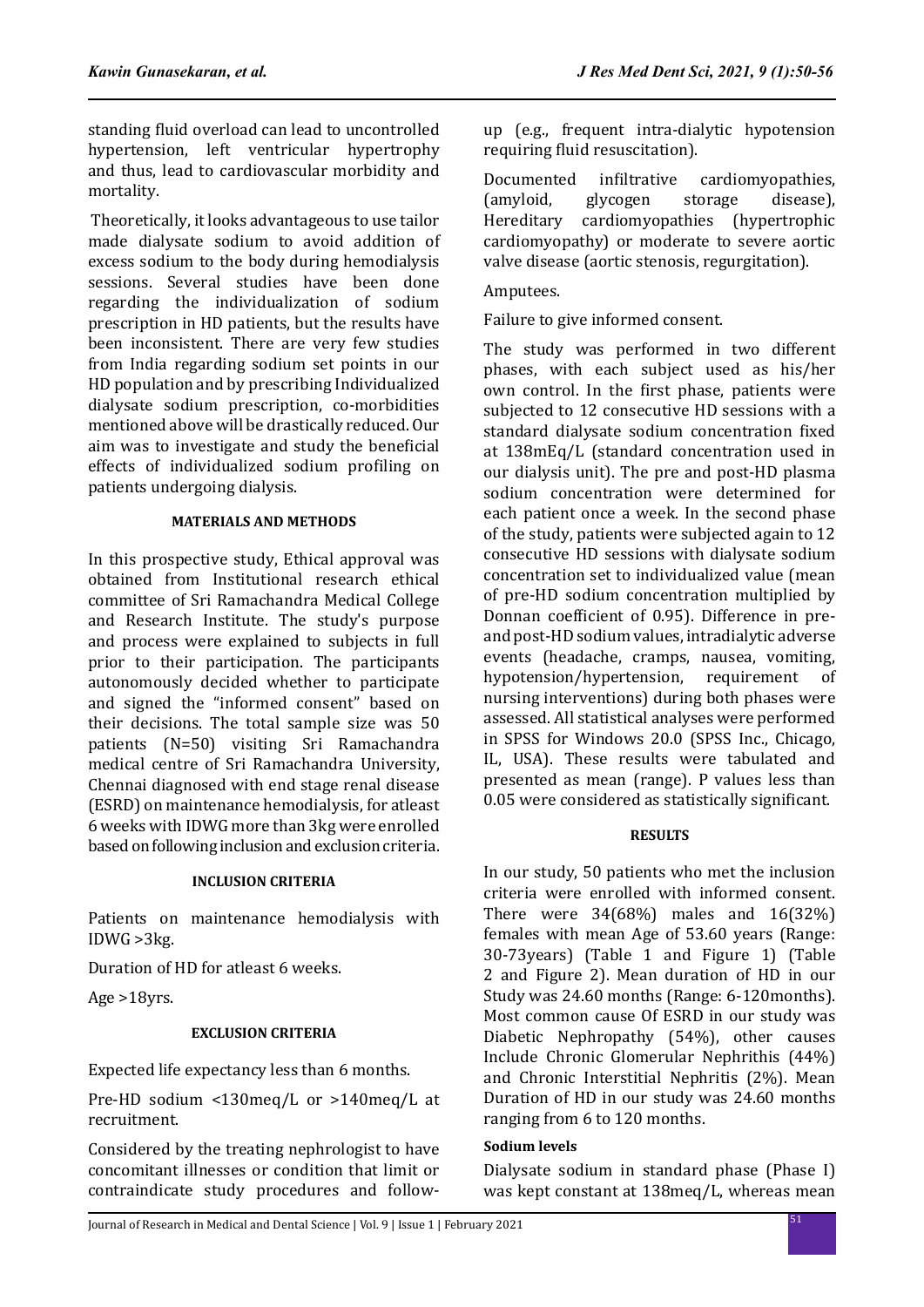**Table 1: Age distribution of the patients (N=50).**

| Age in Years | <b>No. of Patients</b> |  |  |
|--------------|------------------------|--|--|
| $\leq$ = 40  | 6(12%)                 |  |  |
| 41-50        | 10(20%)                |  |  |
| 51-60        | 22(44%)                |  |  |
| >60          | 12 (24%)               |  |  |
| Total        | 50 (100%)              |  |  |



**Figure 1: Age distribution of the patients (N=50).**

**Table 2: Distribution of gender among the population group (N=50).**

| Sex    | <b>No. of Patients</b> |  |
|--------|------------------------|--|
| Male   |                        |  |
|        | 34(68%)                |  |
| Female | 16 (32%)               |  |
| Total  | 50 (100%)              |  |



**Figure 2: Distribution of gender among the population group (N=50).**

dialysate sodium in individualized sodium Phase (Phase II), calculated by multiplying mean pre-HD sodium by 0.95(Donnan coefficient), was 128meq/l (Range: 124-132meq/L).

We observed a statistically significant correlation of pre- and post-HD serum sodium level between Phase I and Phase II with p value of <0.01. The mean serum pre-HD sodium level in Phase I (standard Sodium Phase) was 135.24 meq/L (Range: 131-139meq/L) and post-HD was 137.70meq/L (Range: 134-144meq/L) respectively (P<0.01)

Mean dialysate sodium level in Phase II was 128meq/L (Range: 124-132meq/L). However, in Phase-II (Individualized sodium Phase), the serum pre-HD sodium level was 135.62meq/l (Range: 131-139meq/l) while post-HD was 134.04 (Range: 130-138meq/l) respectively, which correlate statistically  $(P$  value <0.01) (Table 3 and Figure 3).

There was significant reduction in IDWG by 0.6kg in Phase II and there is also significant reduction in UF requirement by 0.5kg in individualized sodium phase (Phase II) when compared with standard phase (Phase I). On observing IDWG, Phase I was 4.050kg (Range: 3.0–6.0kg) while in Phase II, it was 3.426kg (Range: 2.5–4.1kg). There was a significant difference between the IDWG between the two phases  $(p<0.01)$ . The ultrafiltration rate was drastically reduced from Phase-I which had a mean Ultrafiltration rate (UF) of 3.812kg (Range: 3.0–4.5kg) compared to phase-II which was 3.374kg (Range: 2.5–4.0kg) (Table 4 and Figure 4).



**Figure 3: Pre-and Post-HD sodium distribution.**

**Table 4: Mean IDWG and ultrafiltration rate between phase-I and Phase-II.**

| Parameter            |                  | Phase I mean (range) Phase II Mean (range) P Value |        |
|----------------------|------------------|----------------------------------------------------|--------|
| IDWG                 | $4.050(3.2-6.0)$ | $3.426(2.5-4.1)$                                   | 0.0001 |
| Ultrafiltration rate | $3.812(3.0-4.5)$ | $3.374(2.5-4.0)$                                   | 0.0001 |



**Figure 4: Mean IDWG and ultrafiltration rate between phase-I and Phase-II.**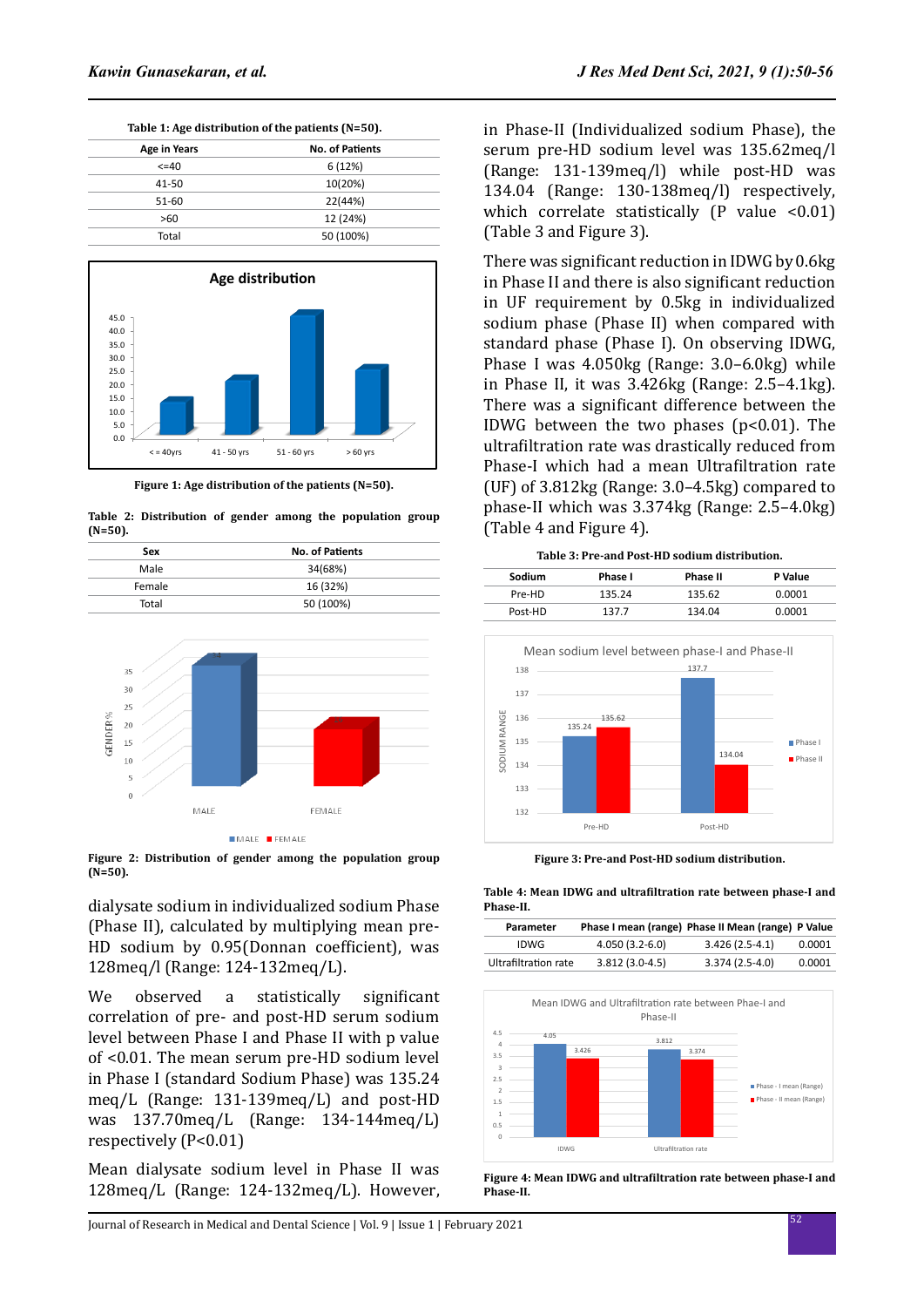# **Systolic blood pressure in Phase-I**

There was no significant change im the Systol8 blood pressure in Phase-I pre-HD (SBP) recorded was 143.40mmHg (100 – 180mmHg), which was reduced to post HD SBP 141.0 mmHg (Range: 110–170mmHg) in the post-HD SBP (P value >0.444). However, in Phase-II, Systolic Blood pressure in Phase–II, the mean pre-HD Systolic Blood Pressure (SBP) was 140.20mmHg (100– 170mmHg) and post-HD SBP was 135.80mmHg (Range: 110–160mmHg) There was statistically significance of pre- and post-HD Systolic Blood Pressure (SBP) between Phase I and Phase II (p value– 0.029).

There was statistically significant correlation of post-HD Diastolic Blood Pressure (DBP) between Phase I and Phase II with P value of 0.006(<0.01), However, the diastolic blood pressure between phase I and II was insignificant (p value =  $0.444$ ) (Table 5 and Figure 5). Mean pre-HD Diastolic Blood Pressure (DBP) in Phase II was 83.4mmHg (60 – 90mmHg) and Post-HD DBP 79.8mmHg (Range: 70–90mmHg) which correlate statistically with p value–0.008(<0.05).

The symptoms of Intradialytic complication were significantly reduced in the individualized phase. Out of 50 patients, 23(46%) patients had intradialytic complications in Phase I and only 11(22%) patients had intradialytic complications

**Table 5: Comparison of Systolic amd Diastolic blood pressure between phase I and II.**

| Sodium               | Phase I | <b>Phase II</b> | P Value |
|----------------------|---------|-----------------|---------|
| Systolic BP Pre-HD   | 143.4   | 140.2           | 0.001   |
| Systolic BP Post-HD  | 141     | 135.8           | 0.001   |
| Diastolic BP Pre-HD  | 84      | 83.4            | 0.444   |
| Diastolic BP Post-HD | 87      | 79.8            | 0.006   |



**Figure 5: Comparison of Systolic amd Diastolic blood pressure between phase I and II.**

in Phase II. Hypertension was significantly reduced in Phase II, Hypertension was present in 5(10%) patients, Pulmonary Oedema in 4(8%) and Hypotension in 2(4%). Compares to phase-I and was present in 11(22%) patients, Pulmonary Oedema in 9(18%) and Hypotension in 3(6%).

#### **DISCUSSION**

Salt and water retention play a vital role in the management of intracellular and extracellular volume in the morbidity and mortality experienced by patients undergoing HD therapy. 80-90% of patients with hypertension have chronic increase in blood volume. Sodium is the predominant determinant of serum osmolarity, intracellular-intravascular fluid distribution, cell volume and blood pressure. It has been frequently observed that HD patients have a constant predialysis plasma sodium concentration, and an individualized osmolar set point. Addition of extra sodium to the body increases the volume load thereby leading to increased thirst thus increasing fluid intake to maintain the sodium and osmolar set points.

Dialysate sodium prescriptions has been driven by technological advances to improve the tolerability of the HD procedure over the past years. More emphasis has been placed on efficiency and safe delivery of therapy to large populations. As a result, dialysate composition has become relatively standardized across health care facilities.

Flanigan showed that over the duration of a year, dialysis patients have a relatively constant sodium set point which varies from 132 to 144meq/L in different patients and when these patients were dialyzed with 140meq/L dialysate sodium, their pre-dialysis to post-dialysis sodium levels had increased by 2.3–3.6meq/L [5]. Since the body attempts to maintain the sodium set point, even if water is removed during dialysis, these patients tend to drink more water during interdialytic period causing excess weight gain, increased ECF volumes and thus, higher blood pressures and its related complications.

In our study, we found that the mean pre-HD sodium level was almost similar in both the Phases, but there was a 3meq/L difference in the post-HD sodium Level in standard and individualized phases. Dialysate sodium in standard phase (Phase I) was kept constant At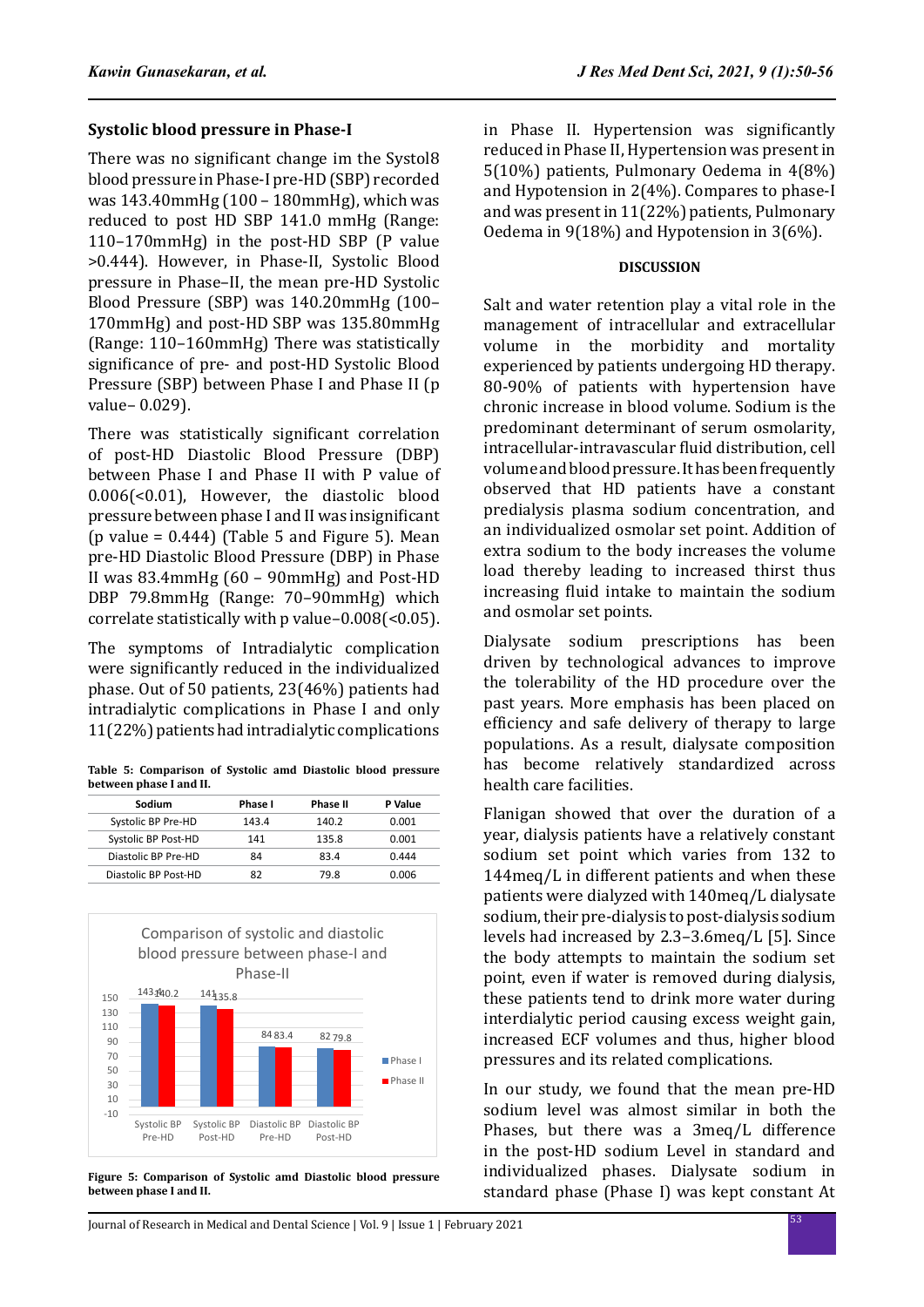138meq/L, whereas mean dialysate sodium in individualized Sodium Phase (Phase II) was calculated by multiplying mean pre-HD Sodium by 0.95(Donnan coefficient), was 128meq/l (Range: 124-132meq/L) Gibbs-Donnan effect in hemodialysis occur due to non-diffusible, negatively charged plasma proteins creating an electric field that attracts sodium, thus reducing the diffusion of sodium from plasma across the dialysis membrane. The patients had a mean pre-HD sodium level of 135.24meq/L in the standard Phase (Phase I). This finding agreed with the study done by Radhakrishnan et al found similar results in the 40. patients where individual diasylate sodium was given and found the mean sodium content to be reduced in post-HD patients [6].

Numerous studies have shown that dialysate sodium prescriptions, individualized to each patient's sodium set point could prove beneficial. In an observational study with a facility level decrease in dialysate sodium from 141mmol/L to 138mmol/L. Thein et al in 2007 found no difference in IDWG but recorded a decrease in pre-and post-dialysis systolic and diastolic blood pressure and pre-dialysis plasma sodium [7]. This was on contrast to our study, where there was a significant reduction in IDWG by 0.6kg in Phase II along with a significant reduction in UF requirement by 0.5kg in Individualized sodium phase (Phase II) when compared with standard Phase (Phase I). This was also in agreement with the findings of the study done by Aramreddy et al. who reported on a case series of 13 patients undergoing thrice-weekly in-center hemodialysis with an individualized dialysate sodium prescription in whom dialysate sodium concentration was 2meq/L lower than average plasma sodium over the preceding 3 months. They found that individualized reduction of dialysate sodium reduces IDWG without significantly increasing frequency of cramps or hypotension [8]. Similar results have been obtained by Elshahawy et al. who studied 40 stable chronic HD patients in a single-blinded crossover design. Individualized dialysate sodium concentration was associated with a decrease in IDWG and dialysis hypotension and related symptoms and better BP control in stable chronic HD patients [9].

27 hemodialysis patients and found that there was decrease in IDWG, UF rate, interdialytic thirst scores and even episodes of intradialytic hypotension in individualized sodium phase compared with the standard phase [10]. Our findings was in agreement with above mentioned study where there was a significant difference in IDWG in patients with individualized sodium intake and Ultrafiltration rate.

Our results show a significant reduction of preand post-HD systolic blood pressure by 3mmHg and 6mmHg respectively in individualized sodium phase (Phase II) when compared with standard phase (Phase I). There was significant reduction in post-HD diastolic blood pressure as well .by 3mmHg in individualized sodium phase (Phase II) when compared with standard phase (Phase II). However, we did not record any significant differences in pre-HD Diastolic Blood Pressure between standard phase (Phase I) and individualized sodium phase (Phase II). This was in concurrence with findings of Lambie et al. who. modified dialysate conductivity in 16 patients, progressively trying to lower dialysate conductivity from 13.6 to 13.0 mS/cm and recorded a drop in the pre-HD BP by 7/5 mmHg for both systolic and diastolic BP), an effect that was accompanied by more effective diffusive sodium removal [11].

 Sayarlioglu et al. also used the predialysis sodium of 18 patients as a reference to set the dialysate sodium concentration. For those patients who had pre-HD sodium less than 137 mEq/l, the dialysate sodium was modified to 135 mEq/l, and for those with pre-HD sodium over 137 mEq/l, the dialysate sodium was modified to 137 mEq/L. After 8 weeks, reducing dialysate sodium resulted in a significant decrease in pre-HD SBP [12]. Eftimovska-Otovic et al. and Ferraboli R et al. has showed significant drop im the systolix blood pressure. In patients with individualized diasylate sodium prescription [13,14].

In the present study, there was significant reduction in number of dialysis related<br>complications between standard and complications between standard and individualized phases. There was no increase in hypotension or cramps in individualized sodium phase (Phase II) despite the low sodium concentrations used during dialysis.

De Paula et al. in 2007 prospectively studied

When plasma osmolality rapidly drops during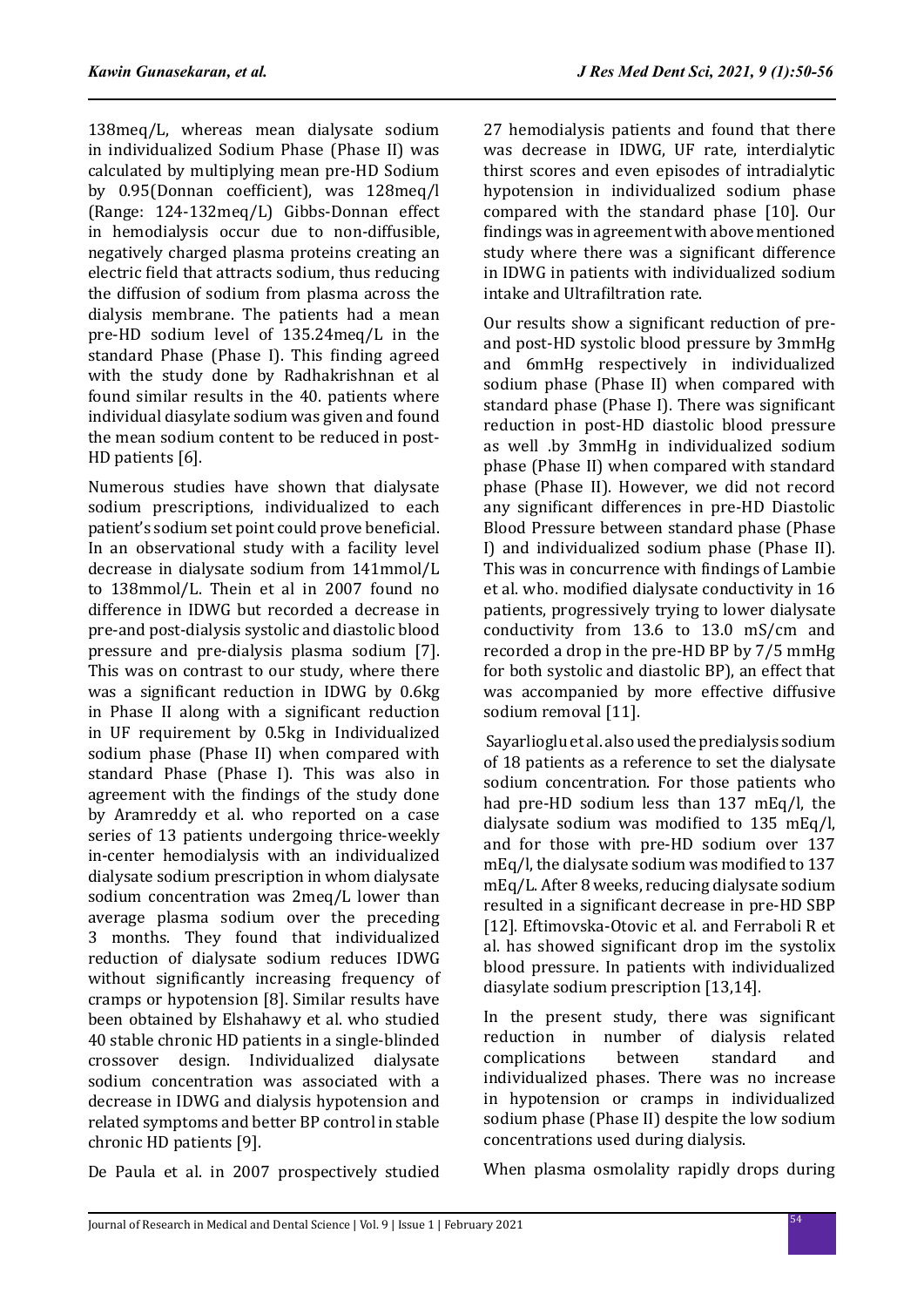HD, water from the plasma is transported into the hyperosmolar intracellular compartment, leading to intravascular hypovolemia. This decline in plasma osmolality suppresses vasopressin release and promotes prostaglandin<br>E2 secretion. impairing vasoconstriction vasoconstriction and reduces the vascular tone [15]. When using dialysate with sodium concentrations more than 2–3 mEq/L below plasma sodium concentrations, the hypoosmolality is amplified by the effect of sodium loss through diffusion<br>counled with ultrafiltration. Neural and coupled with ultrafiltration. Neural cardiovascular compensatory responses then become inadequate when ultrafiltration exceeds plasma refill ultimately leading to a fall in the blood pressure.

Dialysis against a higher dialysate sodium concentration promotes hemodynamic stability by improving ultrafiltration tolerance, both by increasing intravascular osmotic pressure and by improving vasoconstrictive compensatory responses [16]. But this hemodynamic benefit comes at the expense of volume expansion. When the dialysate sodium concentration exceeds the total plasma sodium concentration, the patient has excess of sodium content during treatment to increased weight gains and volume expansion.

Krautzig et al. lowered dialysate sodium from 140 to 135 mEq/l (over the course of 15–20 wk) and enforced a low salt diet in 8 HD patients, an intervention that resulted in a decrease in mean arterial pressure from 108 mmHg to 98 mmHg (P=0.02) [17]. Farmer et al. decreased dialysate sodium by 5 mEq/L for 2 weeks in 10 HD patients and noted a fall in 24-h ambulatory BP from 141/83 mmHg to 133/78 mmHg (P=0.01 for both systolic and diastolic BP) associated with a 33% decline in systemic vascular resistance [18]. In our study, there was significant reduction in occurrence of intradialytic Complication in Phase II when compared with Phase I. There was no Increase in hypotension or cramps in individualized sodium Phase (Phase II) despite the low sodium concentrations used during Dialysis. This was like the findings of Penne et al who in 55 patients they studied found significant difference with individualized sodium gradient and had no less Intradialytic complications [19].

The main concern with the method of individualized dialysate sodium prescription is the development of hypernatremia and hypoosmolality related complications because of the lack of sodium diffusion and the concomitant sodium losses by ultrafiltration. However, we observed the episodes of distressing symptoms (headache, cramps and hypotension) to be significantly decreased in the individualized sodium phase. Individualization of dialysate sodium mainly influences the IDWG and leads to better BP control in patients with poorly controlled BP. Hence, adjusting the dialysate sodium is a potential measure to reduce fluid overload in HD subjects and thus combat the dangers of LVH.

#### **CONCLUSION**

Our study was aimed to investigate whether dialysis patients will have beneficial effects of individualized sodium profiling. It has been observed that individualized dialysate sodium was associated with significant reduction in interdialytic weight gain, ultrafiltration requirement, improvement in blood pressure and reduction in number of dialysis related complication in chronic HD patients. Long term studies are necessary to observe if these shortterm benefits are sustained.

#### **REFERENCES**

- 1. Flanigan MJ. Role of sodium in hemodialysis. Kidney Int 2000; 58:72–78.
- 2. Mc Causland FR, Brunelli SM, Waikar SS. Dialysate sodium, serum sodium and mortality in maintenance hemodialysis. Nephrol Dial Transplant 2012; 27:1613– 1618.
- 3. Basile C, Libutti P, Lisi P, et al. Sodium setpoint and gradient in bicarbonate hemodialysis. J Nephrol 2013; 26:1136–1142.
- 4. Keen ML, Gotch FA. The association of the sodium "setpoint" to interdialytic weight gain and blood pressure in hemodialysis patients. Int J Artif Organs 2007; 30:971–979.
- 5. Flanigan MJ. Seminars in sodium flux and dialysate sodium in hemodialysis.
- 6. Radhakrishnan RC, Varughese S, Chandran A, et al. Effects of individualized dialysate sodium prescription<br>in hemodialysis–Results from a prospective from a prospective interventional trial. Indian J Nephrol 2020; 30:3-7.
- 7. Theinn H, Haloob I Mark R. et al. Associations of a facility level decrease in dialysate concentration with blood pressure and interdialytic weight gain. Nephrol Dialysis Transplantation 2007; 22:2630–2639.
- 8. Arramreddy R, Sun SJ, Munoz Mendoza J, et al. Individualized reduction in dialysate sodium in